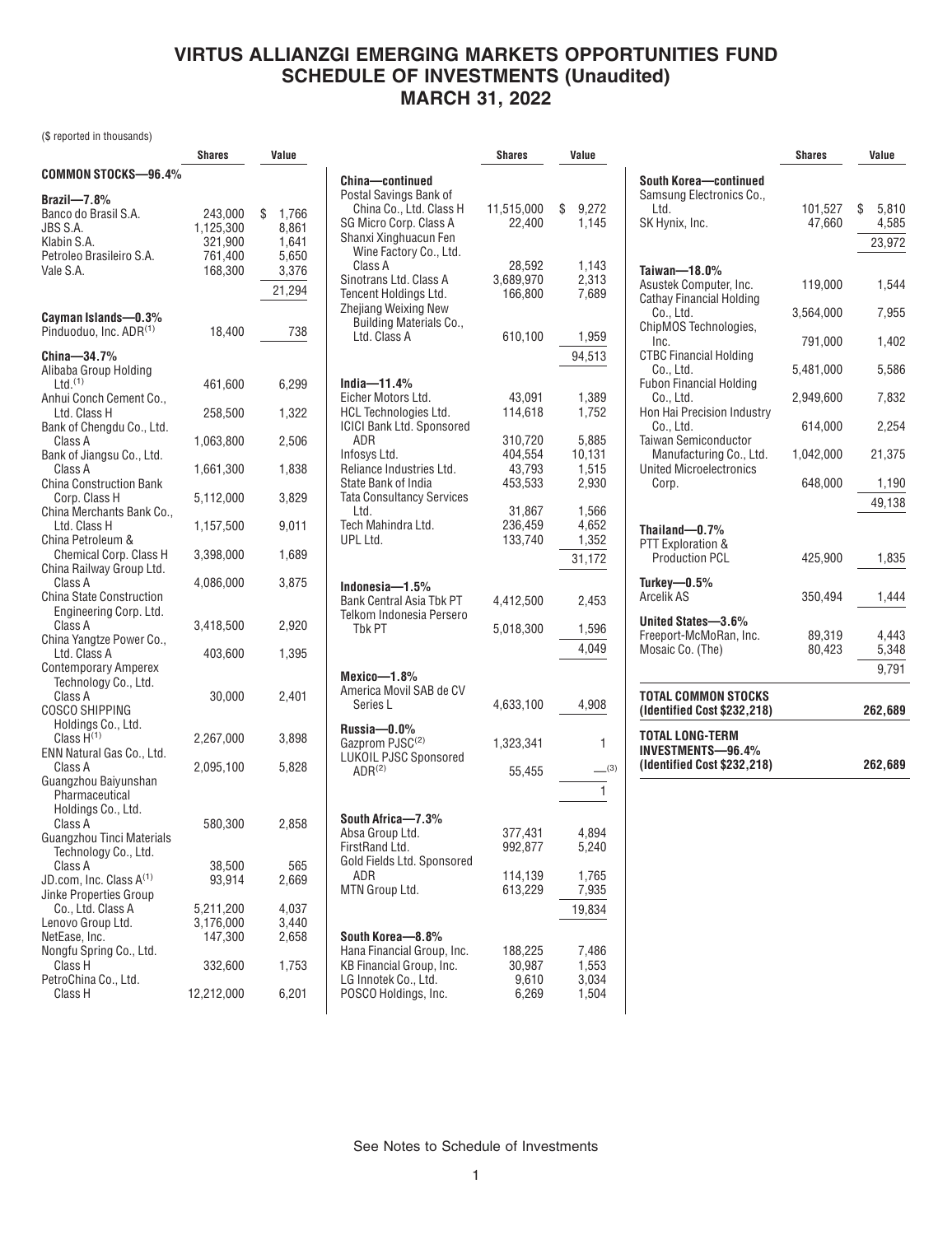### **VIRTUS ALLIANZGI EMERGING MARKETS OPPORTUNITIES FUND SCHEDULE OF INVESTMENTS (Unaudited) (Continued) MARCH 31, 2022**

(\$ reported in thousands)

|                                                                                                                              | <b>Shares</b> | Value                           | <b>Country Weightings<sup>t</sup></b><br><b>Abbreviations:</b>                                                                                                                                                                                                                |                 |
|------------------------------------------------------------------------------------------------------------------------------|---------------|---------------------------------|-------------------------------------------------------------------------------------------------------------------------------------------------------------------------------------------------------------------------------------------------------------------------------|-----------------|
| <b>SHORT-TERM INVESTMENT-0.7%</b><br>Money Market Mutual Fund-0.7%<br>Dreyfus Government Cash                                |               |                                 | ADR American Depositary Receipt<br>China<br><b>PJSC Public Joint Stock Company</b><br>Taiwan<br>India<br><b>Footnote Legend:</b><br>South Korea<br>$(1)$ Non-income producing.                                                                                                | 36%<br>19<br>12 |
| Management Fund -<br><b>Institutional Shares</b><br>(seven-day effective<br>vield $0.194\%$ <sup>(4)</sup>                   | 1.986.682     | 1.987<br>S                      | Brazil<br>The value of this security was determined using<br>(2)<br>South Africa<br>significant unobservable inputs and is reported as a<br><b>United States</b><br>Level 3 security in the Fair Value Hierarchy table<br>Other<br>located after the Schedule of Investments. |                 |
| TOTAL SHORT-TERM INVESTMENT<br>(Identified Cost \$1,987)                                                                     |               | 1,987                           | Total<br>Amount is less than \$500.<br>(3)<br>$^\dagger$ % of total investments as of March 31, 2022.<br>Shares of this fund are publicly offered, and its<br>(4)                                                                                                             | 100%            |
| TOTAL INVESTMENTS-97.1%<br>(Identified Cost \$234,205)<br>Other assets and liabilities, net-2.9%<br><b>NET ASSETS-100.0%</b> |               | \$264.676<br>7,889<br>\$272,565 | prospectus and annual report are publicly available.                                                                                                                                                                                                                          |                 |
|                                                                                                                              |               |                                 |                                                                                                                                                                                                                                                                               |                 |

The following table summarizes the market value of the Fund's investments as of March 31, 2022, based on the inputs used to value them (See Security Valuation Note 1 in the Notes to Schedule of Investments):

|                           | Total<br>Value at<br>March 31, 2022 | Level 1<br><b>Quoted Prices</b> | Level 2<br>Significant<br>Observable<br>Inputs | Level 3<br>Significant<br>Unobservable<br>Inputs |
|---------------------------|-------------------------------------|---------------------------------|------------------------------------------------|--------------------------------------------------|
| Assets:                   |                                     |                                 |                                                |                                                  |
| <b>Equity Securities:</b> |                                     |                                 |                                                |                                                  |
| <b>Common Stocks</b>      | \$262.689                           | \$46,216                        | \$216.472                                      | \$                                               |
| Money Market Mutual Fund  | .987                                | 1,987                           |                                                |                                                  |
| <b>Total Investments</b>  | \$264,676                           | \$48,203                        | \$216,472                                      | \$                                               |
|                           |                                     |                                 |                                                |                                                  |

Securities held by the Fund with an end of period value of \$1 were transferred from Level 1 to Level 3 due to a decrease in trading activities at period end.

Some of the Fund's investments that were categorized as Level 3 may have been valued utilizing third party pricing information without adjustment. If applicable, such valuations are based on unobservable inputs. A significant change in third party information could result in a significantly lower or higher value of Level 3 investments.

Management has determined that the amount of Level 3 securities compared to total net assets is not material; therefore, the rollforward of Level 3 securities and assumptions are not shown for the period ended March 31, 2022.